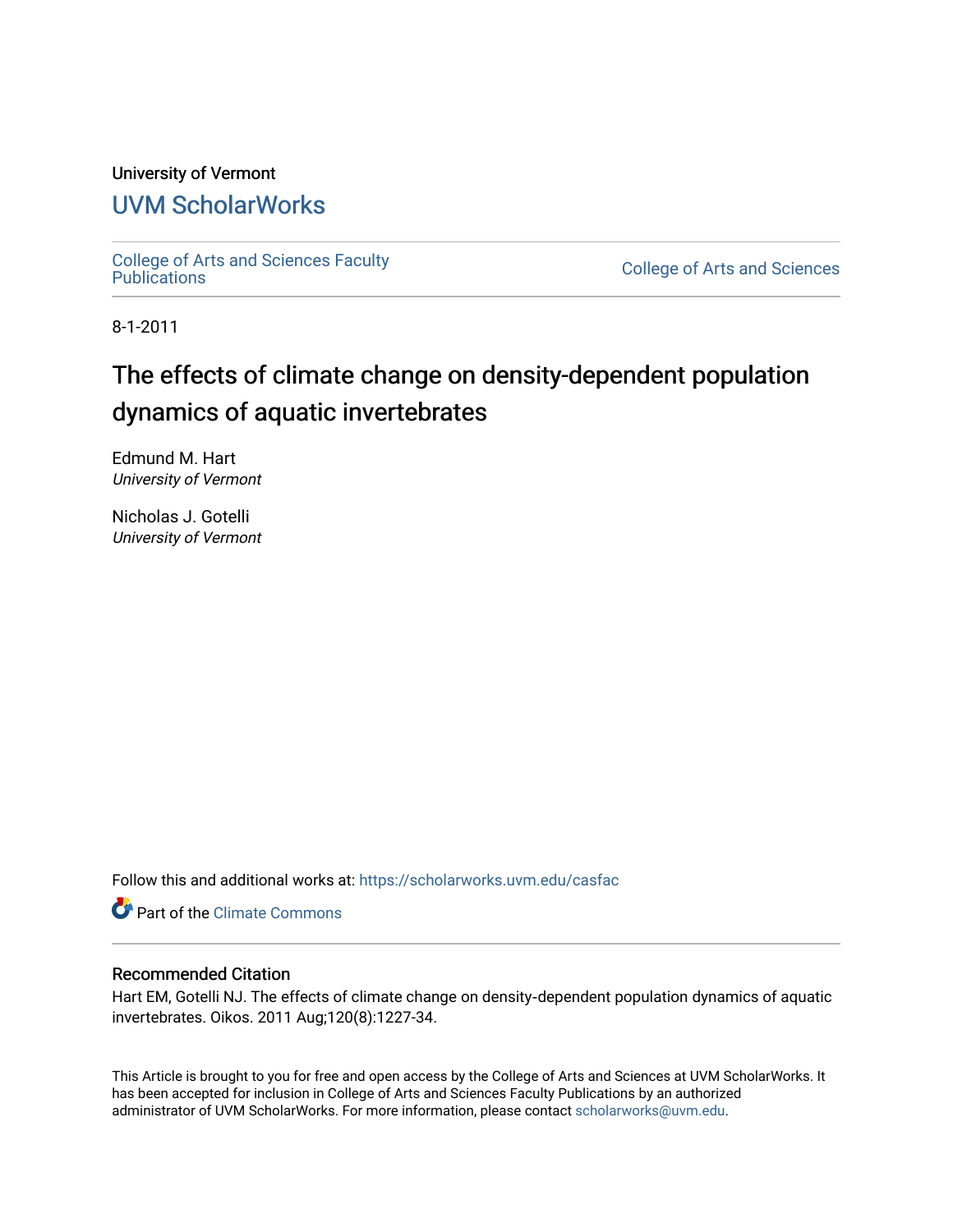## **The effects of climate change on density-dependent population dynamics of aquatic invertebrates**

### **Edmund M. Hart and Nicholas J. Gotelli**

 *E. M. Hart (ehart1@uvm.edu) and N. J. Gotelli, Dept of Biology, Univ. of Vermont, Burlington, VT 05404, USA.* 

 Global climate change has the potential to alter aquatic communities through changes in evapotranspiration and increased variability in precipitation. We used aquatic mesocosms to test the impacts of variable precipitation on population dynamics of common mosquito (Culicidae) and midge (Chironomidae) larvae that inhabit vernal pools. In a mixed deciduous forest in northern Vermont, USA, we orthogonally crossed seven levels of mean water level (increased rainfall) with seven levels of water level coefficient of variation (more variable rainfall) to simulate a broad array of climate change scenarios in 49 experimental mesocosms.

The average abundance of Culicidae was highest at low water levels, whereas the average abundance of Chironomidae was highest at higher water levels and low variability in water level. Treatments and environmental and spatial covariates collectively explained 49% of the variance in mean abundance. For both taxa, we fi t hierarchical Bayesian models to each 16-week time series to estimate the parameters in a Gompertz logistic equation of population growth with density dependence. We found that Culicidae population growth rate increased with decreasing water levels and that 87% of the variance in Chironomidae density dependence could be explained by treatment. Collectively, these results suggest that climate change can alter abundances aquatic invertebrate taxa but not necessarily through the same mechanism on all populations. In the case of Culicidae the abundance is affected by changes in growth rate, and in Chironomidae by changes in the strength of density dependence.

Over the past decade, ecologists have used field and laboratory experiments to document population and community responses to global climate change, including responses to elevated  $CO<sub>2</sub>$  (Ainsworth and Long 2005), increased temperature (Visser and Holleman 2001), and increased variability in precipitation (Suttle et al. 2007). Some correlative studies have also examined the relationship between climate and population dynamics (Mysterud et al. 2001, Halkka et al. 2006, Turner et al. 2006, Tavecchia et al. 2007, Lima et al. 2008, Ogutu et al. 2008) by testing for relationships between time series of abundance and environmental covariates (Ives 1995, Ådahl et al. 2006). Experimental studies of the effects of climate change may provide stronger evidence and more powerful results for forecasting (Krebs and Berteaux 2006), but they are still uncommon (Richmond et al. 2007). Using a manipulative field experiment, we asked how climate change impactson the mean and variance of water level affect the population dynamics of aquatic invertebrates in aquatic mesocosms.

 Studies on population dynamics and climate change usually rely on either long data sets that span contemporary climate change (Adler and HilleRisLambers 2008, van de Pol et al 2010) or time series data that span natural climatic fluctuation such as the North Atlantic Oscillation (NAO) (Sæther et al 2000, Coulson et al 2001). These studies construct models that examine how population size and density dependence track changes in the mean value of a variable such as NAO index (Sæther et al 2000), temperature or precipitation (Adler and HilleRisLambers 2008). While the mean values of precipitation and temperatures are increasing due to climate change, the variance around those means is also expected to increase (Hayhoe et al 2008). It is equally important therefore that we understand how both the mean and variance of a variable affect population dynamics (Benedetti-Cecchi 2003). To that end van de Pol et al (2010) used a long term data set for oyster catchers to construct demographic that included both mean temperature and temperature variability. They found that temperature mean was more important than variability for population persistence, but variability in temperature was important for juvenile survivorship. The results we present here complement work such as this by testing the importance the mean and variance in climate variables with a manipulative field experiment. We created forty-nine artificial vernal pond mesocosms in northern Vermont, and fully crossed seven levels of mean water level with seven levels of the coefficient of variation (CV) in water depth to mimic climate change scenarios in vernal ponds due to altered precipitation. Then using non-destructive in-situ sampling and we monitored populations of larval Culicidae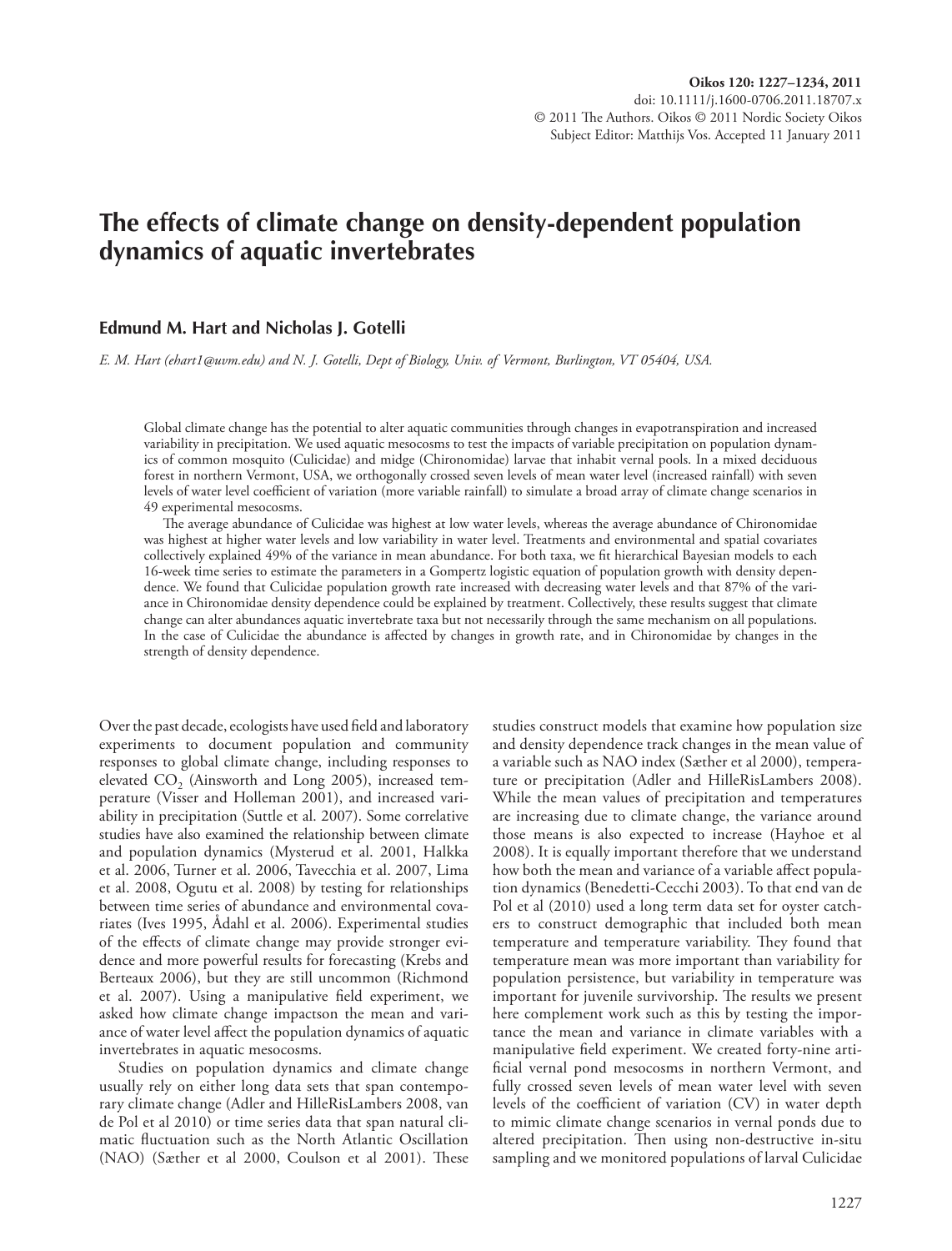and Chironomidae over the course of a single field season. With this data we constructed population dynamic models for each taxa and examined how model parameters varied with changes the mean and variance of water level..

 We predicted that both taxa would have increased population size and decreased density dependence in deeper and less variable mesocosms. Deeper water levels should increase resources, habitat volume and thereby reducing density dependent mortality, whereas a higher CV generates more variable environments which tends to increase extinction rates and population variability (Boyce et al 2006, van de Pol et al 2010), especially in response to changes in rainfall (Drake 2005).

## **Methods**

## **Study system**

Regional climate change models predict a warming of 2° to 3.5 °C by 2100 under low emissions scenarios, and an even larger increase under high emission scenarios (Frumhoff et al. 2006). Climate change scenarios for the northeast USA also predict an increased water budget in the winter/spring and increased deficit in the summer/fall (Moore et al. 1997). Precipitation events are likely to become more variable, with longer periods of drought followed by more intense deluges (Sun et al. 2007, Kendon et al. 2008). Vernal ponds are fishless habitats that fill in the spring (vernal) or fall (autumnal) and hold water for at least four months (Zedler 2003) and represent ideal systems to study the effects of climate change. Climate change will alter these systems through increased evapotranspiration and more variable precipitation. Increased winter precipitation will increase initial pond volume, and more variable spring summer rainfall combined with greater evapotranspiration will increase the variability through the season of pond water level.

 Our mesocosms supported a variety of invertebrate taxa that are found in natural vernal pools. Non-destructive insitu field sampling of tubs did not allow us to consistently distinguish individuals to genus and species, so we restricted our analyses to the family level. The insect families Culicidae (mosquitoes) and Chironomidae (non-biting midges) were common enough in all 49 replicates (at least 80% of the observations were  $>0$  in all 49 treatments) tojustify time series analysis. Collectively, these families constitute the majority of invertebrate biomass in vernal pools (Colburn 2004), and account for 90% of the total abundance of invertebratessampled from our mesocosms. In vernal pools and many other aquatic habitats, these taxa play major ecological roles as omnivorous filter feeders (Culicidae) and detritivores (Chironomidae).

Forty-five species of Culicidae have been recorded in Vermont, 10 of which have container-dwelling larva (Graham 2008). We identified voucher samples to species and found five species present: *Anopheles punctipennis*, *Culex restuans, C. pipiens, Ochlerotatus japonicus* and *O. triseriatus.* In our samples, *Culex* spp. were most common, and *Anopheles* was most rare. *Culex restuans* tends to be most abundant in Vermont from June to August, and *C. pipiens* is most abundant from July to September (A. Graham pers.

comm.). Chironomidae voucher samples were identified only tofamily because of the difficulty and time needed to identify material to the genus or species level. A 2003 survey of vernal ponds found that five most common genera of Chironomidae were *Chironomus, Polypedilium, Limnophyes, Larsia* and *Phaenopsectra* (Burnham and Sorensen 2003) . Most of the species in our mesocosms were case-building Chironomids (Hartunpubl.), that rarely leave their tubes and feed only on material that they filter or gather from around their tubes (Armitage et al. 1994).

## **Experimental design**

The experiment was established in a  $25 \times 25$  m plot in a second-growth deciduous forest at the Univ. of Vermont Jericho Research Forest (UVM JRF) (44°45'N, 73°00'W), which has naturally occurring vernal ponds within the forest. Our experiment consisted of seven levels each of two treatments (mean water level and coefficient of variation in water level; Benedetti-Cecchi 2003) applied to 49 artificial mesocosms in a fully-crossed response surface design. Although this design sacrifices replication, it allows a large parameter space to be efficiently explored with many levels of each factor (Inouye 2001, McCoy and Bolker 2008). Mean water levels were expressed as a percentage of maximum container volume (20%, 30%, 40%, 50%, 60%, 70%, 80% treatments). Coefficient of variation (CV) levels ranged from 0 to 60%. We parameterized a unique gamma distribution for each tub by first calculating the standard deviation as  $\sigma = \mu \times CV$  where  $\mu$  is the mean water level and CV is the coefficient of variation in water level. Each mean and standard deviation was then used to find the shape and rate parameters of a gamma distribution using the 'optim' function in  $R$  2.10 ( $R$  Development Core Team 2010). We then simulated weekly water levels for each mesocosm by taking 16 random draws from each unique gamma distribution, having bounds between 0 and ∞ , because it is the parametric distribution most often used to model rainfall (Husak et al. 2007).

This design encompasses a broad parameter space of future intraseasonal hydrological impacts on vernal pools. The climate change predictions of more rainfall in the winter and more variable rainfall in the spring and summer will have a variety of interannual effects beyond the scope of this study (e.g. changes in phenology), but this experiment addresses the impact of within-year variability. Differing mean water levels represent different amounts of winter precipitation melt. Climate change models forecast more winter snowfall in the northeastern USA (Kendon et al. 2008). At the same time, summer precipitation is expected to become more variable, with more days of intense storms (Sun et al. 2007). We simulated this increased variability by altering the coefficient of variation in water level.

### **Establishment of treatments**

 Each experimental unit was a 205-l high-density polyethylene plastic tub (100  $\times$  50  $\times$  33 cm). Natural vernal pools in Vermont have an average surface area of 86 m<sup>2</sup> (range  $20-967$  m<sup>2</sup>) and an average depth of 0.4 m (range  $0.07-0.93$  m; Burnham and Sorensen 2003). Our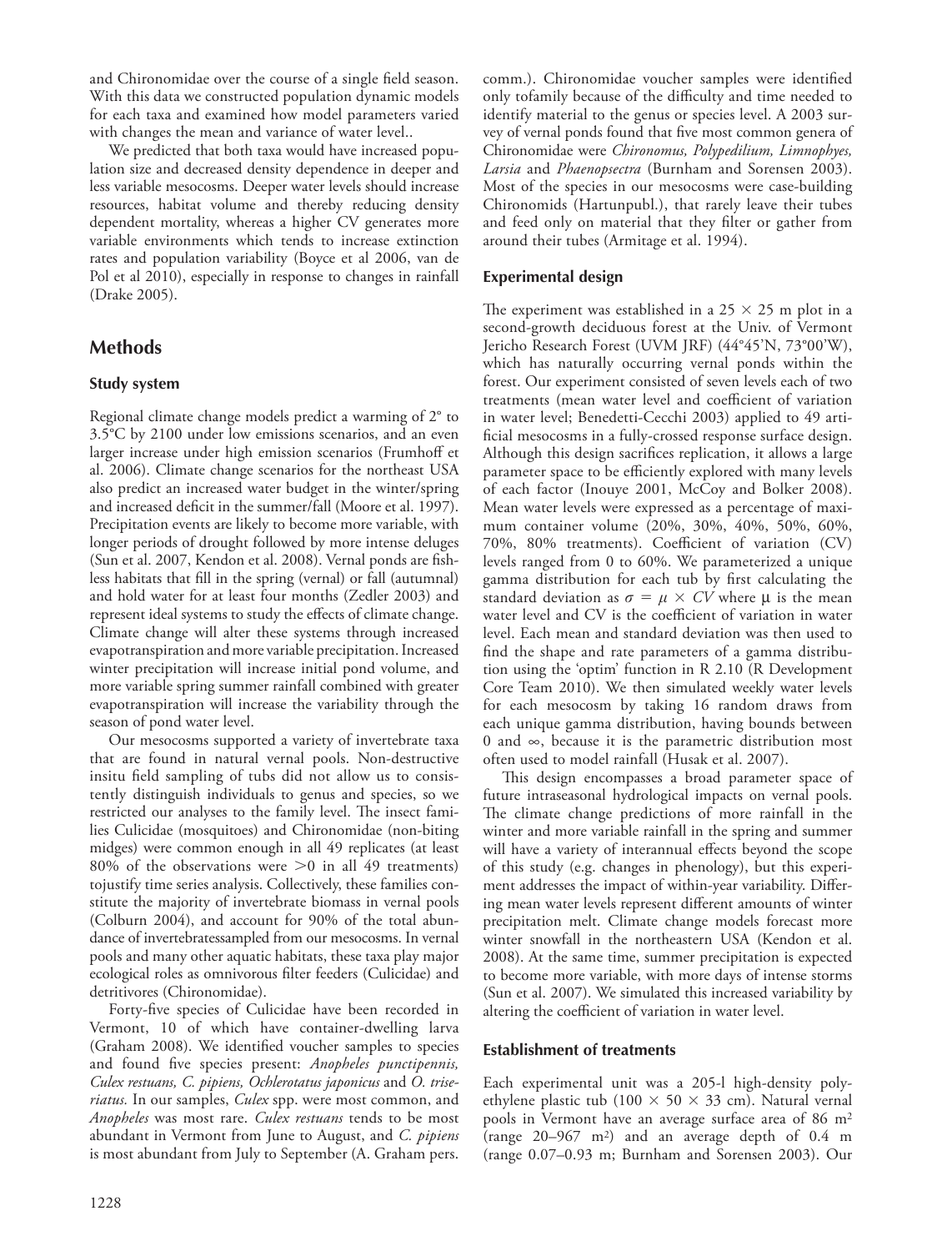mesocosms had a relatively small area, but did have realistic depth ranges. Mesocosms were laid out in April 2007 in an octagonal array, with each tub approximately 1.5 m from its nearest neighbor. Plastic fencing was installed around the entire array to prevent dogs and other large vertebrates from disturbing the mesocosms. In contrast to many classic cattle-tank experiments (Wilbur 1987), our mesocosms were left open for the duration of the experiment to allow for external colonization. Each of the 49 unique treatments was assigned randomly to one of the replicates. We seeded each mesocosm with approximately 300 ml of water from a well-mixed plankton tow and 4 l of an innoculum of detritus and insects from a nearby vernal pond. We filled each mesocosm with leaf litter from the surrounding forest to achieve a detrital depth of  $1-2$  cm. All mesocosms were then filled to their initial depth with filtered water from a nearby spring-fed well. We measured water levels weekly, and adjusted them according to their prescribed treatment by either adding well water, or drawing water levels down with a 1136 lph battery-powered pump. The pump hose was covered by two layers of 1 mm mesh to prevent macroinvertebrate capture. At each census, we also measured pH, dissolved oxygen (DO), water temperature, air temperature and turbidity. We sampled each mesocosm by sweeping a  $7.6 \times 10$  cm net (3 mm mesh) once through the water column, and once through the benthic material. To avoid destructive sampling, all animals were transferred to a sorting tray in the field, counted, identified to the family level, and immediately returned to their mesocosm. We sampled invertebrates, measured abiotic variables, and then adjusted water levels weekly from 5 April – 28 August 2007, yielding 16 consecutive observations for each container.

#### **Statistical analysis**

We encountered some zeroes in our weekly counts so we first added 1 to every number and then log transformed them to normalize our data (McArdle et al. 1990) in all our analyses. Average abundances were calculated by taking the mean of transformed abundances, effectively the geometric mean.

#### *Average population size*

 With each mesocosm representing a single observation  $(n = 49)$ , we next fit a multiple regression model with main effects for mean water level (MWL) and CV (WLCV) and their interaction:

$$
y_i = \beta_0 + \beta_1 \times MWL + \beta_2 \times WLCV + \beta_3 \times MWL
$$
  
× WLCV +  $\varepsilon_i$ 

For each taxon, we calculated the  $R<sup>2</sup>$  of the fitted model and the statistical significance of the regression coefficients.

#### *Effects of environmental covariates on average abundance*

In order to take both unknown spatial effects and environmental covariates into account, we used backwards stepwise regression to select the best model out of all our measured covariates. The values for covariates represent the average of sixteen measurements taken from each tub at the time we sampled invertebrates. The full general model was:

$$
y_i = \beta_0 + \beta_1 \times MWL + \beta_2 \times WLCV + \beta_3 \times MWL
$$
  
× WLCV +  $\beta_4 \times$  D.O. +  $\beta_5 \times$  pH +  $\beta_6$   
× Air temp +  $\beta_7$  × Water temp

 where MWL is mean water level, WLCV is water level CV,  $y_i$  is the mean of log (x + 1) abundances of either Culicidae or Chironomidae in tub i, Air temp is measured air temperature, pH is pH, DO is dissolved oxygen, Water temp is measured water temperature, Xcor and Ycor are the spatial coordinates of the replicate,  $\beta_0$  to  $\beta_{10}$  are fitted regression coefficients, and  $\varepsilon$ <sub>i</sub> is the residual error. Model selection was conducted in R 2.10 (R Core Development Team 2010) with the step() function in the stats package.

#### *Population dynamics and density dependence*

 To analyze the population dynamics of each time series, we used a hierarchical normal Bayesian model with a structure based on the population dynamic framework of Royama (1992) and Berryman (1999). We began with a discrete time Ricker equation (Royama 1992)

$$
N_{t} = N_{t-1} \exp\left[r_0 \left(1 - \frac{N_{t-1}}{K}\right)\right]
$$
 (1)

and removed the exponent by dividing both sides by  $N_{t-1}$ and taking the log of both sides.

$$
\ln\left(\frac{N_{t}}{N_{t-1}}\right) = r_0 \left(1 - \frac{N_{t-1}}{K}\right)
$$
 (2)

The quantity  $\ln\left(\frac{N}{N_t}\right)$ t  $t - 1$ ⎛  $\left(\frac{N_t}{N_{t-1}}\right)$  in Eq. 2 is the population growth rate at time t or  $r_t$ . We handled zero values by first transforming all values of N<sub>t</sub> to N<sub>t</sub> + 1, making Eq. 2 ln  $\frac{N_{t}+1}{N_{t-1}+1}$ t  $t - 1$  $^{+}$  $_{t-1} +$ ⎛ ⎝ ⎜ ⎜ ⎞ ⎠  $\cdot$  This formulation yields a discrete-time linear equation of density dependence (Dennis and Taper 1994).

$$
r_{t} = \alpha + \beta N_{t-1} \tag{3}
$$

The parameters in Eq. 3 have a simple ecological interpretation: α is the population growth rate and β is the strength of density-dependence. With 49 unique time-series we used a hierarchical framework to construct full model for all series in which the growth rate at time t is a function of water level j and CV k. An alternative form of this basic equation is the Gompertz logistic (GL) growth equation, which is the same as Eq.3, but uses the natural log of  $N_t + 1$  (Ives et al. 2003). We used a GL model because our data showed an exponential decay of r with population size, which is linear in the GL model (Yang et al. 2008):

$$
r_{ijk} \sim N(\alpha_{jk} + \beta_{jk} X_{[t-1]jk}, \sigma_r^2)
$$
 (4)

 We are modeling the growth rate r at time t at water level j and CV k as an effect of a unique growth rate  $\alpha_{jk}$  and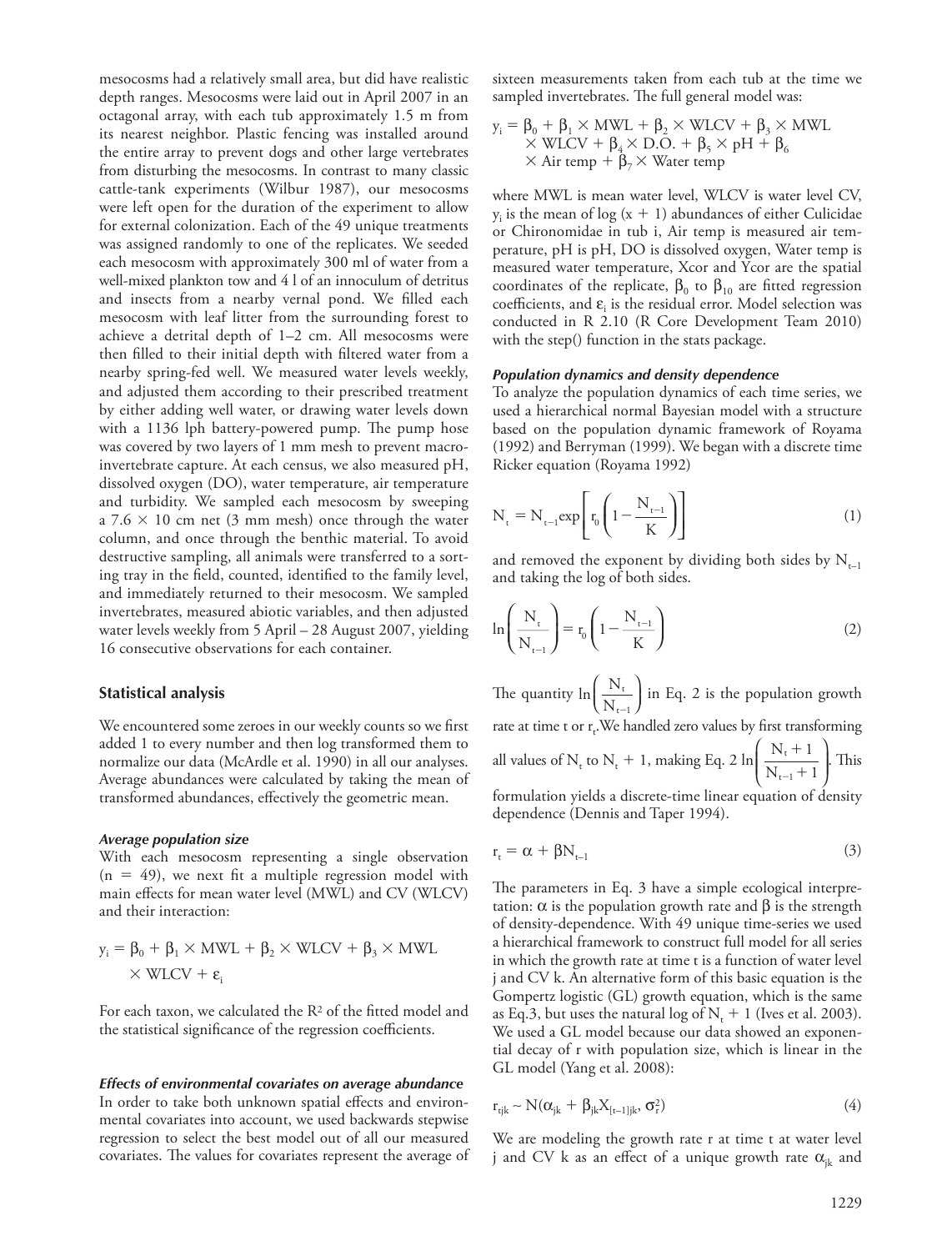α density dependent term  $β_{ik}$  on the log of the population size plus one at the previous time step  $X_{[t-1]jk}$  is the logarithm of population size. We modeled the parameters  $\alpha$  and  $\beta$  as multivariate normal variables. We modeled the effects of water level and CV as rescaled normal variables with a mean of 0.

$$
\begin{pmatrix} \alpha_{jk} \\ \beta_{jk} \end{pmatrix} = \begin{pmatrix} \mu_{\alpha} \\ \mu_{\beta} \end{pmatrix} + \begin{pmatrix} \phi_{\alpha} \\ \phi_{\beta} \end{pmatrix} + \begin{pmatrix} \gamma_{\alpha} \\ \gamma_{\beta} \end{pmatrix} + \begin{pmatrix} \phi_{\alpha} \times \gamma_{\alpha} \\ \phi_{\beta} \times \gamma_{\beta} \end{pmatrix}
$$
(5)

Each term in Eq. 5 except for μ was modeled as:

$$
B_j \sim MVN(U, \Sigma_B) \tag{6}
$$

where  $U = (0,0)$ , and  $\Sigma_B$  is the variance-covariance matrix for the different effect sizes. This formulation allowed us to measure the covariance between slopes and intercepts in the GL model.

We fit the models using Markov-chain Monte Carlo algorithms written in R 2.10 (R Core Development Team 2010) using Gibbs samplers. We ran three chains with random starting points and 10 000 iterations each with noninformative priors. Convergence was assessed by plotting MCMC output and checking for autcorrelation and poor sample mixing, as well as using Gelman and Rubin's convergence statistic (Gelman and Rubin 1992) in the R package coda (Plummer et al. 2006). Individual estimates of slope and intercept parameters were then tested against treatment in a two-factor response surface multiple regression.

#### **Results**

#### **Average abundance**

 Abundance of each taxon, averaged across the entire timeseries, was significantly affected by water-level treatments. For Culicidae, average abundance decreased with increasing water level  $(\beta_1 = -0.04, p = 0.008)$  but was not significantly affected by water level CV ( $\beta_2 = -1.02$ , p = 0.21; Fig. 1). The model explained 27% of the total variation in average Culicidae abundance. For Chironomidae, average abundance was not affected by mean water level ( $\beta_1$  = 0.006,  $p = 0.58$ ) but was affected by the CV of water level  $(\beta_2 = -2.26, p = 0.0005)$ . However, the interaction between mean water level and CV was significant ( $\beta_3$  = 0.097,  $p = 0.006$ ) and abundance was unusually low when both mean water level and CV were low (Fig. 1). The model explained 49% of the total variance in average Chironomidae abundance.

#### **Effects of environmental covariates on average abundance**

There was a moderate degree of intercorrelation between abundances and measured environmental covariates (Table 1). The model selection procedure identified the best model for Culicidae as:

$$
\begin{aligned} \text{Culicidae}_{i} &= 10.2 - 0.02 \times \text{MWL} - 0.45 \times \text{WLCV} - 0.32 \\ &\times \text{D.O.} - 0.42 \times \text{Air temp} - 0.06 \\ &\times \text{Xcor} - 0.1 \times \text{Ycor} + \epsilon_{i} \end{aligned}
$$



 Figure 1. Mean log abundance for Culicidae (top panel), Chironomidae (bottom panel). Each square represents a single mesocosm with mean water level on the x-axis and coefficient of water level variation on the y-axis. Lighter areas represent a small population size, and darker represent a large population size. Culicidae showed a negative response to both mean water level and water level CV. Chironomidae showed a positive relationship with mean water level, but a negative one with water level CV.

with an  $R<sup>2</sup>$  of 0.49. For Chironomidae the model selected was:

Chironomidae<sub>i</sub> =  $1.57 + 0.007 \times MWL - 0.26 \times WLCV$  $+0.1 \times MWL \times WLCV$ 

alsowith an  $R<sup>2</sup>$  of 0.49. Although each model was different, the two experimental treatment effects were always present in the final model. Culicidae responded to both treatments and a suite of environmental covariates as well as spatial location. Chironomidae, on the other hand, responded only to the treatments but not to any of the covariates.

#### **Population dynamics and density dependence**

Culicidae population growth rate  $\alpha$  varied negatively with mean water level ( $p = 0.0004$ ) with an R<sup>2</sup> of 0.43, and the density dependent term β varied negatively with both mean water level ( $p = 0.006$ ) and CV ( $p = 0.04$ ) with an R<sup>2</sup> of 0.18 (Fig. 2). Population growth rate  $\alpha$  for Chironomidae did not vary consistently with treatment ( $p = 0.07$  for mean water level and  $p = 0.02$  for CV,  $R^2 = 0.13$ ) (Fig. 2). However,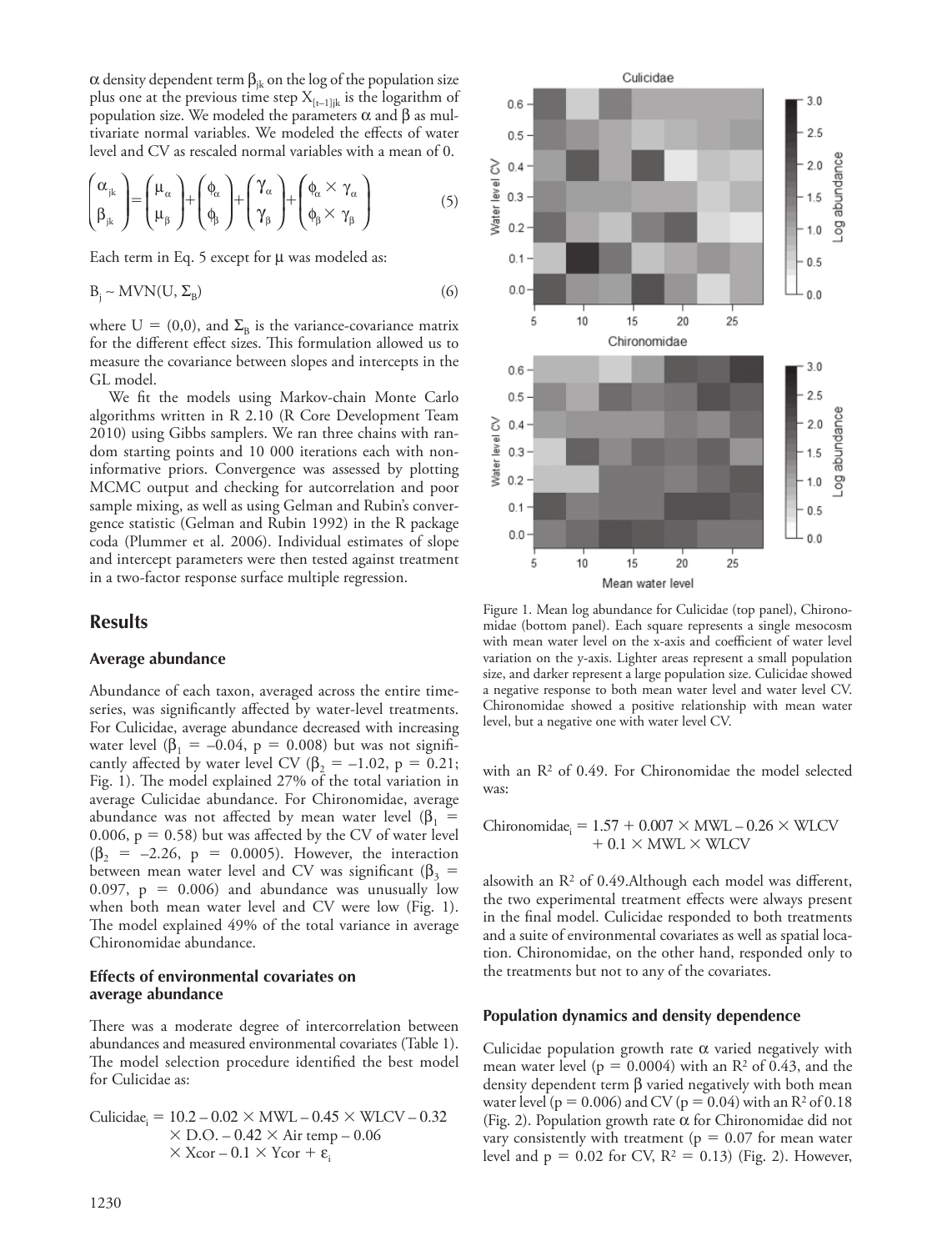Table 1. Pearson correlation coeffecients between Culicidae and Chrionomidae abundance and environmental covariates and spatial coordinates of each mesocosm. Population averages represent the mean log abundance of all 16 time points for each mesocosm. Averages for other physical variables represent the mean over all sampling dates. Spatial coordinates represent the tubs position in a simple Cartesian grid-space. Significant Pearson product moment correlations ( $p < 0.05$ ) are bold and italicized.

|              | Culicidae | Chironomidae             | рH                       | Air temp                 | Water temp               | DO                       | x-coord                  |
|--------------|-----------|--------------------------|--------------------------|--------------------------|--------------------------|--------------------------|--------------------------|
| Culicidae    |           |                          |                          | $\overline{\phantom{a}}$ |                          |                          |                          |
| Chironomidae | $-0.21$   | $\overline{\phantom{0}}$ |                          |                          | -                        |                          |                          |
| рH           | $-0.24$   | 0.05                     | $\overline{\phantom{0}}$ |                          | -                        | $\overline{\phantom{a}}$ |                          |
| Air temp     | $-0.06$   | $-0.18$                  | 0.32                     | -                        |                          | $\overline{\phantom{a}}$ |                          |
| Watertemp    | 0.01      | $-0.25$                  | 0.24                     | 0.79                     | $\overline{\phantom{0}}$ | $\overline{\phantom{0}}$ | $\overline{\phantom{a}}$ |
| DO           | $-0.37$   | 0.39                     | $-0.10$                  | $-0.43$                  | $-0.43$                  | $\overline{\phantom{0}}$ |                          |
| x-coord      | $-0.32$   | 0.32                     | 0.03                     | $-0.27$                  | $-0.15$                  | 0.32                     | $\overline{\phantom{0}}$ |
| y-coord      | $-0.03$   | 0.14                     | $-0.44$                  | $-0.86$                  | $-0.73$                  | 0.46                     | 0.09                     |

the density dependent term β for Chironomideae responded strongly to treatment ( $R<sup>2</sup> = 0.87$ ). Density dependence was strongest at low water levels and high CV ( $p = 0.00001$  for mean water level and  $p = 0.00001$  for CV) (Fig. 2).

## **Discussion**

 Both mean abundance (Fig. 1) and population model parameters (Fig. 2) in Culicidae and Chironomidae had different responses to the same treatment combinations. Culicidae had high abundance at low mean water levels (Fig. 1), whereas Chironomidae supported our initial hypothesis and had high abundance at high water levels with low CV (Fig. 1). Time-series trajectories of population change in individual treatments provide insight into how population growth affects abundance (Fig. 3). Culicidae populations in different treatments showed similar population trajectories but with different growth rates  $(\alpha)$ , which resulted in high abundance in low mean water level tubs (Fig. 3). In contrast, Chironomidae abundance changed because of changes in the strength of density dependence  $(\beta)$ , with almost very weak density dependence in high mean water level and low CV treatments (dashed line Fig. 3).

These changes in population dynamic parameters that differ by taxa most likely reflect their different life histories. We believe that the higher growth rate at lower water levels in Culicidae is caused by female oviposition choice



 Figure 2. Estimates of the Gompertz logistic (GL) parameters for each treatment combination. Culicidae is in the left column with growth rate in the upper panel and density dependence in the lower panel, and Chironomidae is in the right column with growth rate in the upper panel and density dependence is the lower panel. Darker squares indicate either higher population growth rate or stronger density dependence. Treatments explained 43% of the variance in Culicidae growth rates, and 87% of the variance in Chironomidae density dependence, with low  $R<sup>2</sup>$  values for the other parameters.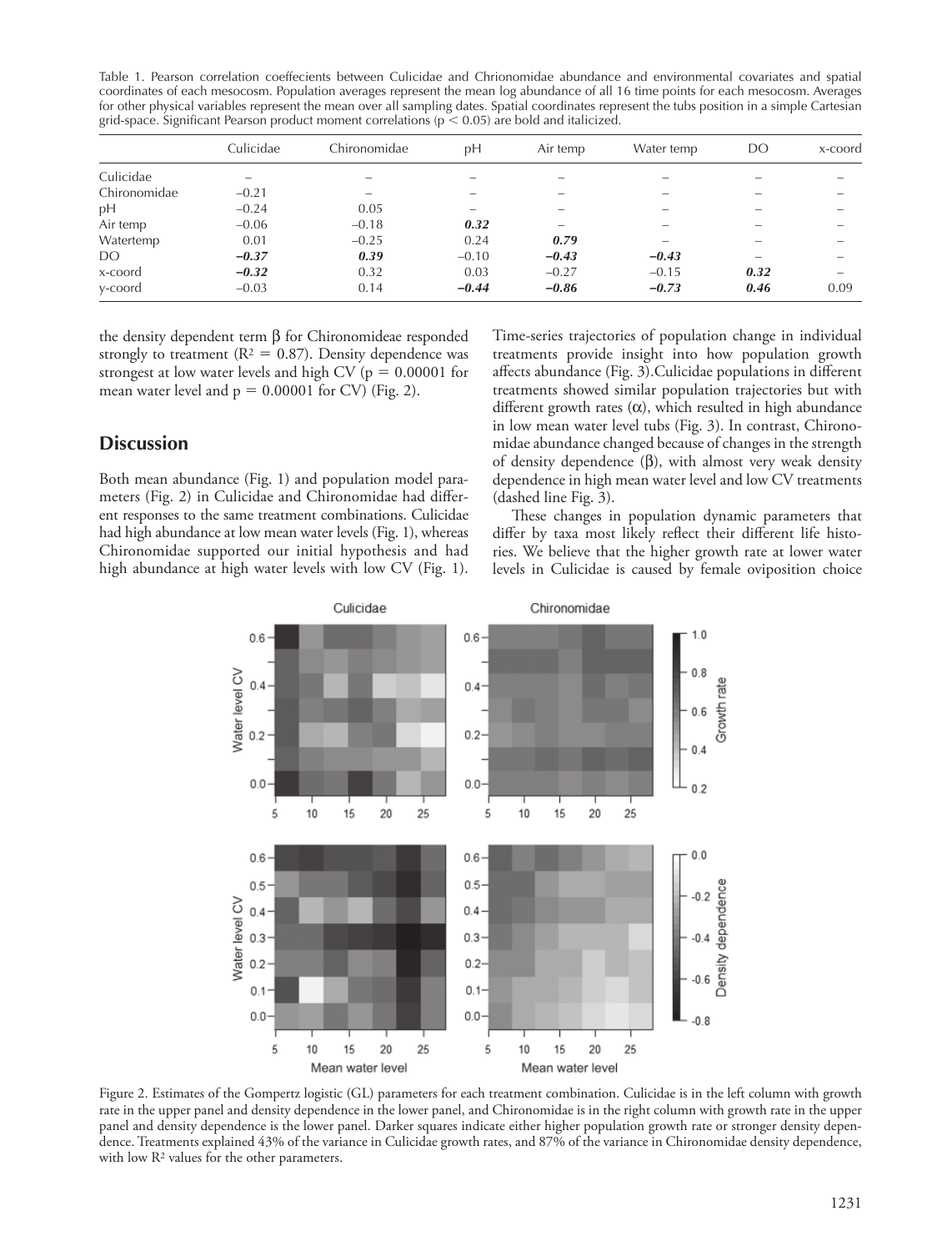

 Figure 3. Representative time series for Culicidae in the left column and Chironomidae in the right column show the changes in growth rate and density dependence, with phase plots in the top row and raw data it the bottom row. Culicidae at low mean water levels (MWL) (MWL = 6.6 cm,  $CV = 0.6$ , solid line and circles) had the same density dependence (slope) but different growth rate (intercept) as Culicidae at high MWL (MWL = 23.1 cm,  $CV = 0.6$ ) (top left); and the actual population data with similar density dependence but differing growth rates (bottom left. Chironomidae at low MWL (6.6 cm) and high CV (0.5) (solid lines and circles) had a similar growth rate but drastically higher density dependence than a population at high MWL (23.1 cm) and low CV (0.0) (top right) and the actual data with similar rates of increase but different-density dependent terms resulting in different population sizes (bottom right).

because oviposition represents an increase in 'births' of the larval population (which itself does not reproduce in a mesocosm). Female oviposition choice in Culicidae is sensitive to the presence of predators (Kiflawi et al. 2003, Blaustein et al. 2004), conspecifics (Edgerly et al. 1998), and habitat nutrient quality (Reiskind and Wilson 2004, Mokany and Mokany 2006). Because predator density did not vary among our treatments, nutrient concentration and conspecific abundance probably increased oviposition rates in low water tubs. The lower mean water means increased nutrient concentrations because the detritus type and amount was held constant. Once those treatments developed an initial population, females may have been attracted to mesocosms with high densities of conspecific larva as an indicator of future larval success (Edgerly et al. 1998). Culicidae abundance also varied with spatial position, temperature and dissolved  $O<sub>2</sub>$  concentration in mesocosms, which may reflect direct and indirect effects of our treatments on larval abundance and female oviposition choices.

 Much less is known about factors controlling population dynamics in Chironimidae (Schmid 1992), but space limitation for tube-building larvae (Hooper et al. 2003) may explain the pattern of stronger density-dependence under conditions of low mean water level and high fluctuations in

water level (Fig. 2d). In contrast to the results for Culicidae, none of the measured covariates affected Chironomidae abundance. Instead, the abundance levels were driven only by the two experimental treatments, suggesting that, that post-colonization processes related directly to water level and variability were most important for Chironomidae.

 Four caveats apply to our experimental study. First, the sampling regime and population growth equations we used do not allow us to infer the precise mechanisms of density-dependence, because we cannot distinguish between effects of migration from those of birth and death. Second, our mesocosms excluded amphibians and their larval stages, which act as important predators in many aquatic ecosystems (Wilbur 1987, Morin et al. 1988, Wilbur and Fauth 1990). We are currently running long-term experiments with larger experimental ponds that allow for amphibian migration. Finally, as in previous studies that used in situ sampling of invertebrates in the field (Gunnarson 1983, Caley 1995), it was necessary to lump species and genera into insect families. There are many examples of specieslevel differences among Culicidae (Spencer et al. 2002, Blaustein et al. 2004, Ellis 2008, Juliano 2009), so that density-dependence might be masked by pooling data at the family level. However it is difficult to see how pooling could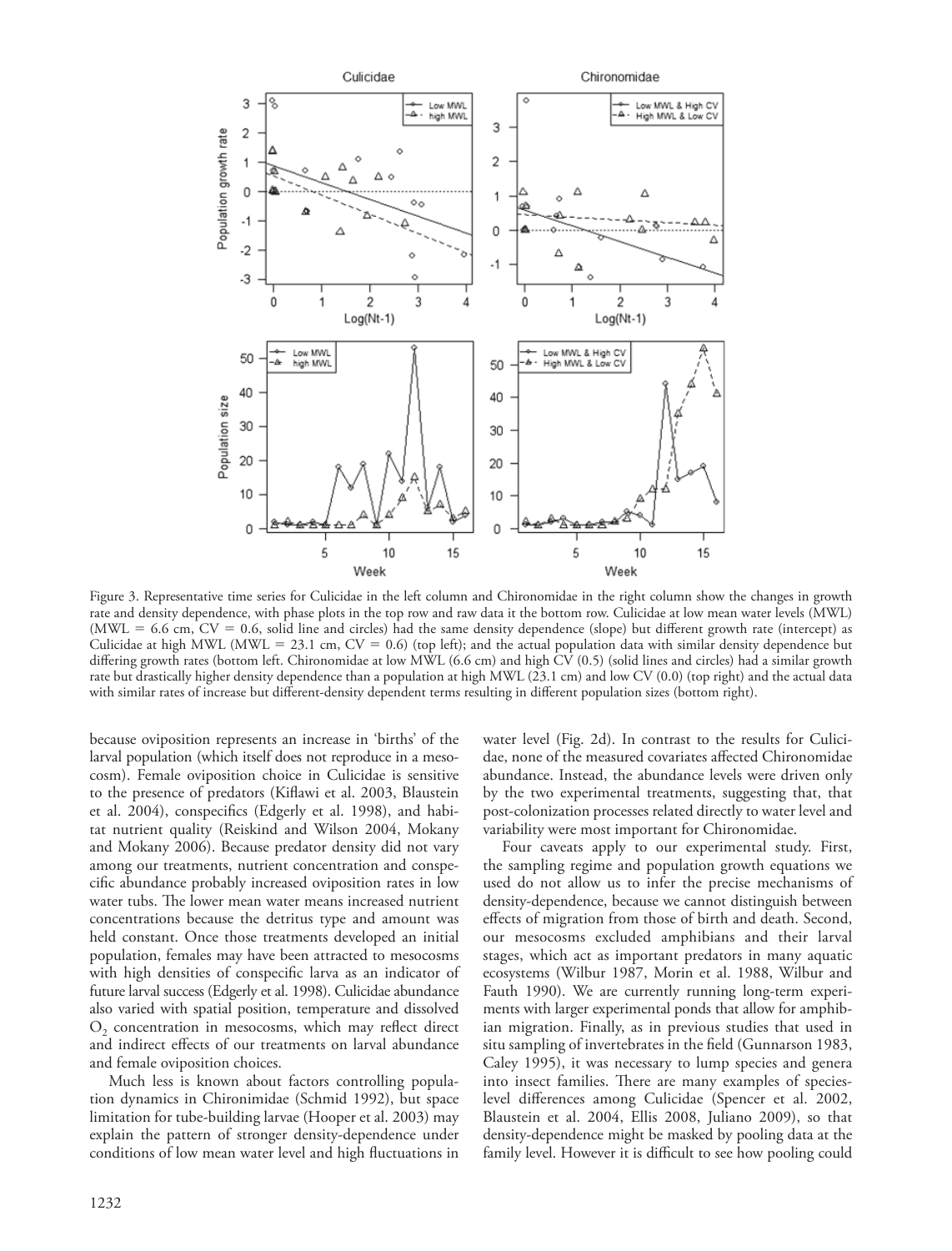cause spurious patterns of density-dependence that systematically map onto different hydroperiod regimes (Fig. 2). The fact that there were similar responses of the two families in different locations in the parameter space (Fig. 2, 4) also suggests that analyses are valid at the family level.

 Finally we used a response surface design without replication. We had to choose between covering a larger parameter space or more replicates (Cottingham et al. 2005). We decided to cover a large parameter space because that would allow for the most robust inferences about future climates. One potential problem is that priority effects could result in alternative stable states (Chase 2003). However the patterns of abundance and population parameters measured across the treatment space suggest that the signal of hydroperiod is stronger than the noise from stochastically assembled communities (Chase 2010), although stochastic community formation cannot completely disregarded.

 Our results support other correlative studies that suggest climate change, specifically changes in precipitation, can alter population dynamics (Coulson et al. 2001, Ogutu et al. 2008). We predict that with climate-induced decreases in mean water level and increases in variability, Culicidae will have increased population growth, and Chironimidae will show stronger density-dependence (Fig. 2), which could potentially increase the regional population size of Culicidae. Our results provide insights into the kind of population dynamics (Fig. 2), abundance patterns (Fig. 1) that can be expected with different climate change scenarios scenarios.

*Acknowledgements* - We gratefully acknowledge our two field assistants Christopher Graves and Cyrus Mallon and lab techs Autumn Amici and Erin Hayes-Pontius. David Brynn and Donald Tobi provided logistical support at Jericho Research Forest. Manuscript preparation was supported by a grant from Vermont EPSCoR. NJG acknowledges support of NSF grant DEB-0541936.

## **References**

- Ådahl, E. et al. 2006. From climate change to population change: the need to consider annual life cycles. – Global Change Biol. 12: 1627-1633.
- Adler, P. B. and HilleRisLambers, J. 2008. The influence of climate and species composition on the population dynamics of ten prairie. – Ecology 89: 3049–3060.
- Ainsworth, E. and Long, S. 2005. What have we learned from 15 years of free-air CO2 enrichment (FACE)? A meta-analytic review of the responses of photosynthesis, canopy. – New Phytol. 165: 351-371.
- Armitage, P. D. et al. 1994. Chironomidae: the biology and ecology of non-biting midges. – Springer.
- Benedetti-Cecchi, L. 2003. The importance of the variance around the mean effect size of ecological processes. - Ecology 84: 2335 – 2346.
- Berryman, A. A. 1999. Principles of population dynamics and their application. – Garland Science.
- Blaustein, L. et al. 2004. Oviposition habitat selection in response to risk of predation in temporary pools: mode of detection and consistency across experimental venue. – Oecologia 138: 300 – 305.
- Boyce, M. S. et al. 2006. Demography in an increasingly variable world. - Trends Ecol. Evol. 21: 141-148.
- Burnham, D. and Sorensen, E. 2003. Vermont Wetlands Bioassessment Program: an evaluation of the cemical, physical and

biological characteristics of seasonal pools and Northern White Cedar Swamps. – Vermont Dept of Environmental Conservation and Vermont Dept of Fish and Wildlife, Nongame and Natural Heritage Program, Waterbury, VT.

- Caley, M. J. 1995. Community dynamics of tropical reef fishes: local patterns between latitudes. – Mar. Ecol. Prog. Ser. 129:  $7 - 18.$
- Chase, J. M. 2003. Experimental evidence for alternative stable equilibria in a benthic pond food web. - Ecol. Lett. 6: 733-741.
- Chase, J. M. 2010. Stochastic community assembly causes higher biodiversity in more productive environments. – Science 328: 1388-1391.
- Colburn, E. 2004. Vernal pools: natural history and conservation. McDonald and Woodward Publishing Company.
- Cottingham, K. L. et al. 2005. Knowing when to draw the line: designing more informative ecological experiments. – Front. Ecol. Environ. 3: 145-152.
- Coulson, T. et al. 2001. Age, sex, density, winter weather and population crashes in Soay sheep. - Science 292: 1528-1531.
- Dennis, B. and Taper, M. L. 1994. Density-dependence in timeseries observations of natural populations: estimation and testing. – Ecol. Monogr. 64: 205–224.
- Drake, J. M. 2005. Population effects of increased climate variation. - Proc. R. Soc. B 272: 1823-1827.
- Edgerly, J. S. et al. 1998. A seasonal shift in egg-laying behaviour in response to cues of future competition in a treehole mosquito. – J. Anim. Ecol. 67: 805-818.
- Ellis, A. M. 2008. Incorporating density dependence into the oviposition preference – offspring performance hypothesis. – J. Anim. Ecol. 77: 247-256.
- Frumhoff, P. et al. 2006. Climate change in the US Northeast. -Union of Concerned Scientists.
- Gelman, A. and Rubin, D. B. 1992. Inference from iterative simulation using multiple sequences. - Stat. Sci. 7: 457-472.
- Graham, A. 2008. Mosquitoes of Vermont. Vermont Agency of Agric., Div. of Agric. Manage. and Environ. Stewardship, Montepelier, Vermont, USA.
- Gunnarsson, B. 1983. Winter mortality of spruce living spiders: effect of spider interactions and bird predation. - Oikos 40:  $226 - 233.$
- Halkka, A. et al. 2006. Lagged effects of North Atlantic Oscillation on spittlebug *Philaenus spumarius* (Homoptera) abundance and survival. - Global Change Biol. 12: 2250-2262.
- Hayhoe, K. et al. 2008. Regional climate change projections for the northeast USA. – Mitigation Adaptation Strategies Global Change 13: 425-436.
- Hooper, H. L. et al. 2003. The influence of larval density, food availability and habitat longevity on the life history and population growth rate of the midge *Chironomus riparius* . – Oikos 102: 515 – 524.
- Husak, G. J. et al. 2007. Use of the gamma distribution to represent monthly rainfall in Africa for drought monitoring applications. - Int. J. Climatol. 27: 935-944.
- Inouye, B. D. 2001. Response surface experimental designs for investigating interspecific competition. - Ecology 82: 2696-2706.
- Ives, A. R. 1995. Predicting the response of populations to environmental change. - Ecology 76: 926-941.
- Ives, A. R. et al. 2003. Estimating community stability and ecological interactions from time-series data. – Ecol. Monogr. 73:  $301 - 330$
- Juliano, S. A. 2009. Species interactions among larval mosquitoes: context dependence across habitat gradients. – Annu. Rev. Entomol. 54: 37–56 .
- Kendon, E. J. et al. 2008. Robustness of future changes in local precipitation extremes. - J. Climate 21: 4280-4297.
- Kiflawi, M. et al. 2003. Oviposition habitat selection by the mosquito *Culiseta longiareolata* in response to risk of predation